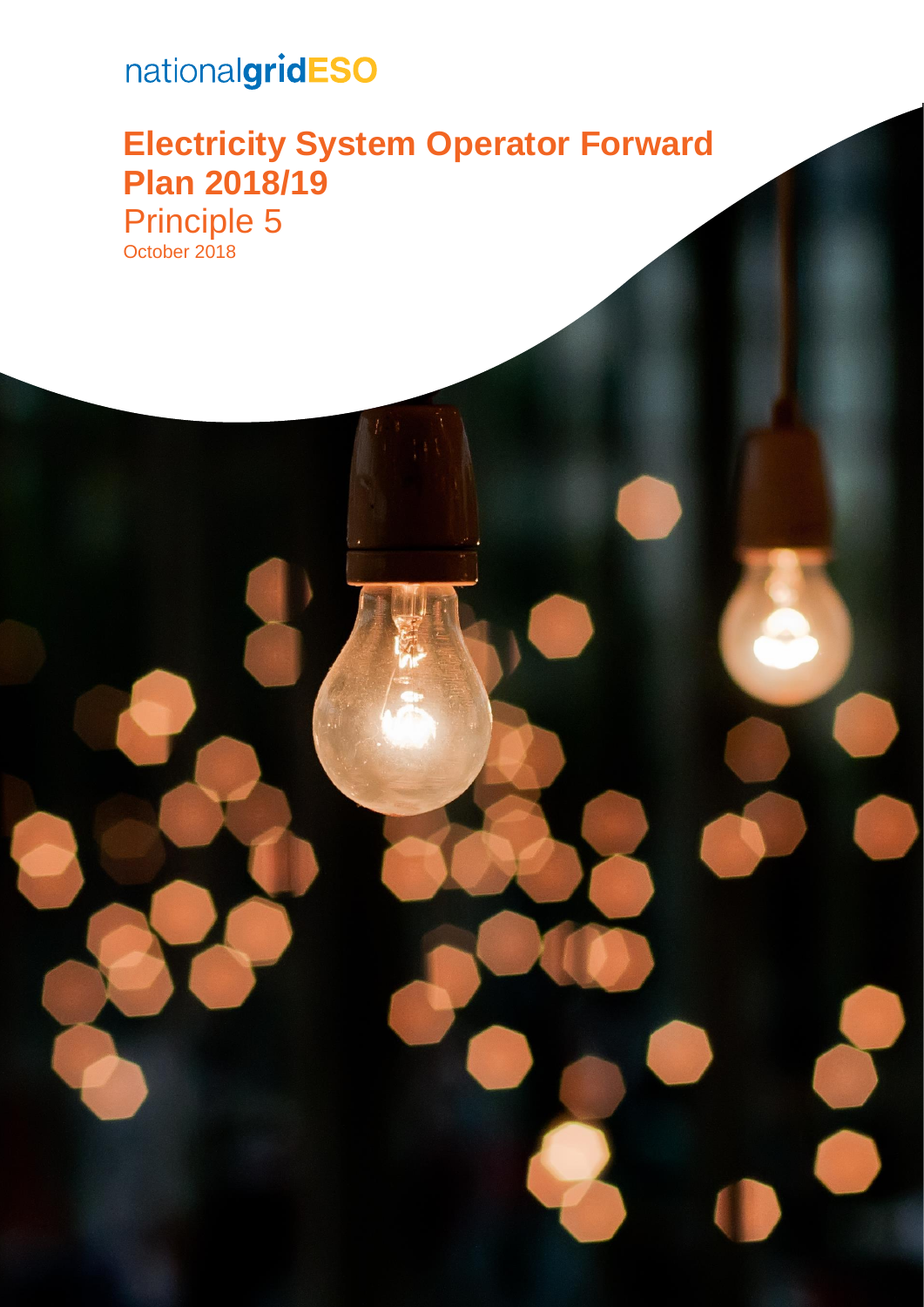### **Contents**

| Enabling efficient transmission network investment planning and development  4 |  |
|--------------------------------------------------------------------------------|--|
|                                                                                |  |
|                                                                                |  |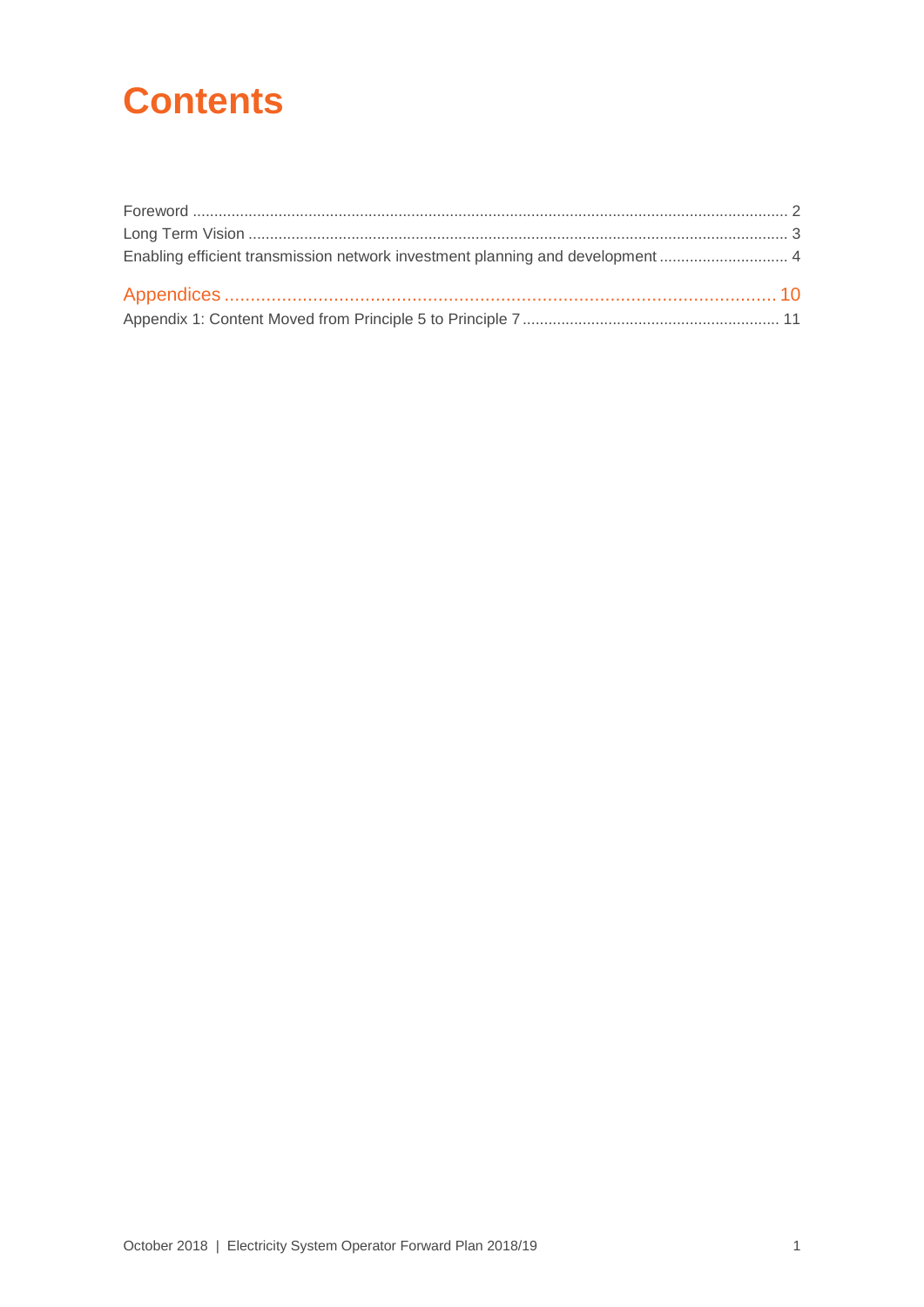### <span id="page-2-0"></span>**Foreword**

#### **Principle 5: Coordinate across system boundaries to deliver efficient network planning and development**

The future of our energy system is digital, decentralised, and decarbonised. Our approach to planning and developing these energy systems needs to evolve to ensure the most efficient options are chosen that will realise value for the end consumer.

In our Forward Plan, we set out the case for change and a plan for the important role National Grid Electricity System Operator (NGESO) has to play in facilitating efficient network planning and development.

This document provides an update on how we are coordinating with other network operators to deliver more efficient network planning and development. As a reminder, our baseline activities are set out

to the right and our approach to this relaunch aims to explain how our role delivers on these and can exceed expectations.

#### Our Key Baseline Activities:

Collating, managing and modelling data to assess the safety and security of the transmission system at the interface with other networks

Working with DNOs to facilitate connection of new users to the distribution networks through the Statement of Works process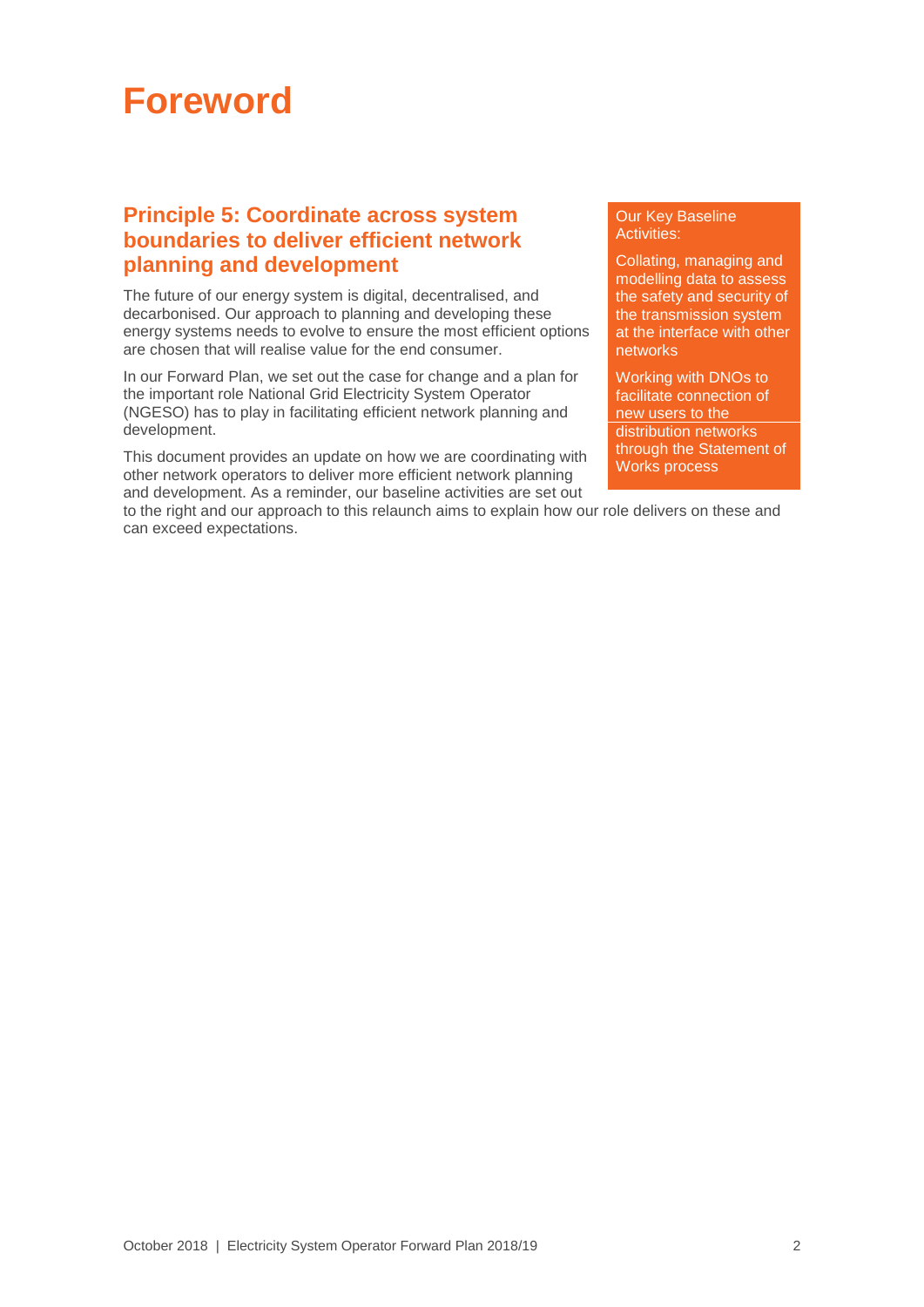## <span id="page-3-0"></span>**Long Term Vision**

The focus of system planning is to secure an efficient electricity system 10 plus years into the future. We do this by recommending the most economical network and operability solutions, based on analysis of onshore, offshore and potential cross-border options.

Our long-term vision for network planning and development is that, to design the network we need by 2030, we will be working seamlessly with the DSOs, through new markets and using new processes, to explore all possible solutions for meeting transmission system needs, with these being optimised alongside distribution system needs to deliver best value for consumers – regardless of asset ownership boundaries.

To achieve this, we will have supported the DSO transition at pace through targeted partnerships, such as our Regional Development Programmes, the findings from which will have fed into the ENA's Open Networks project to promote national learning to drive the adoption of common standards and procedures. This will support the development of codes and frameworks to govern these processes.

Currently, efficient transmission network investment planning and development is shaped by the data we hold and the modelling we undertake to provide future transmission system needs information for the industry.

Decentralisation of the electricity system opens up a wider range of approaches across the transmission and distribution systems; to find new and novel solutions to current and future challenges. Effectively meeting those challenges depends on coordination and collaboration across network boundaries.

Work on our whole system approach, conceived within our Regional Development Programmes and informing the Open Networks Project, will be extended by rolling out pathfinding projects in key areas of the country. The aim of these projects is to deliver specific whole-system initiatives with partner DNOs, in a way that allows optimisation of the overall system design and maximises use of existing network capacity. At the same time, it will give network operators a wider range of resources and tools with which to manage their networks; ultimately reducing costs and delivering value for end consumers.

Enabling choices that deliver the most benefit when whole system costs are considered must be at the heart of future developments; and combining new ways of planning and developing energy systems with fit-for-purpose commercial mechanisms that provide revenue streams for distributed energy resources, should support this aim.



Julian Leslie

Head of Networks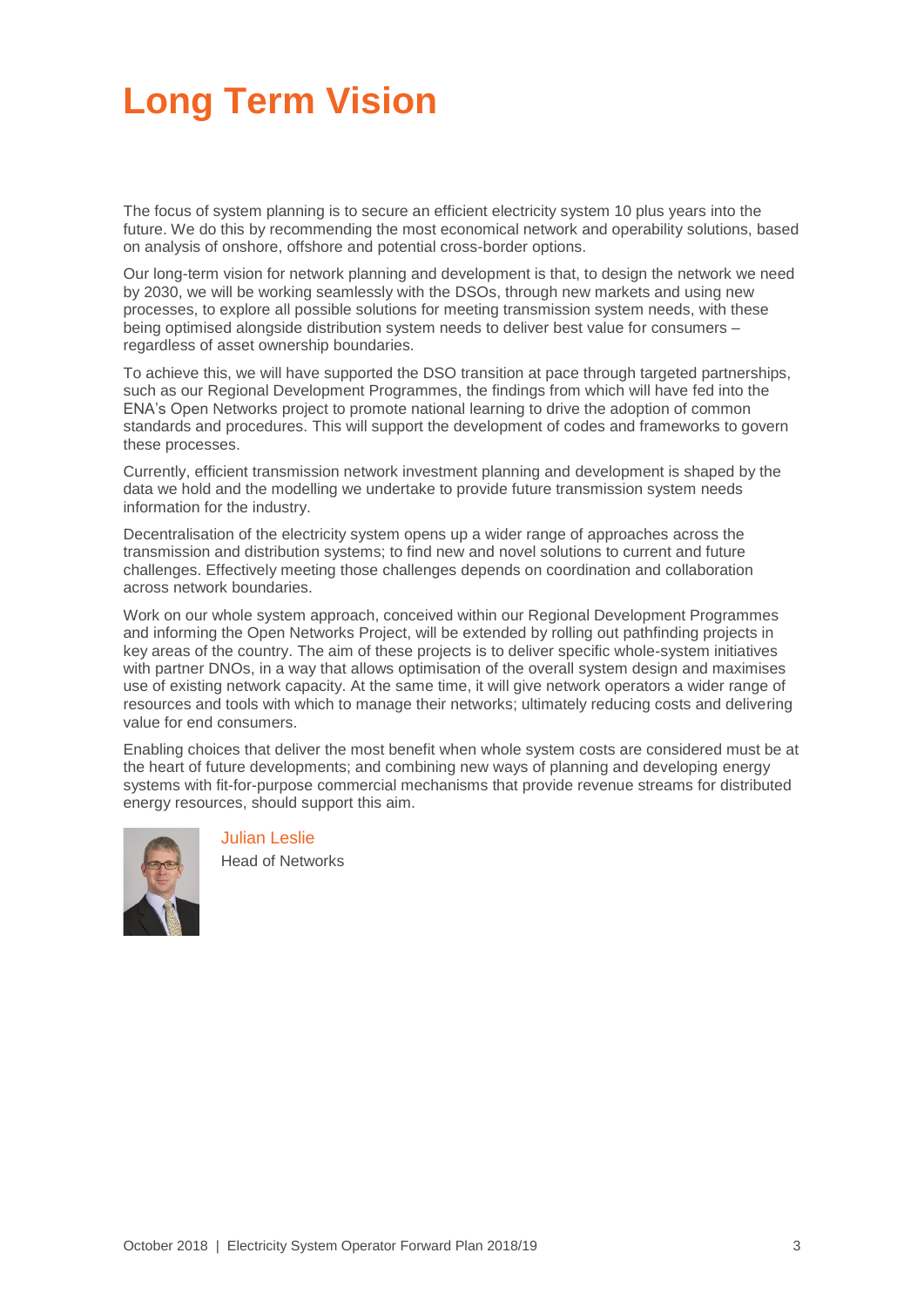### <span id="page-4-0"></span>**Enabling efficient transmission network investment planning and development**

#### **1. What do we currently do?**

We facilitate efficient transmission network investment planning and development by working with the DNOs to facilitate connection of new users to the distribution networks.

#### Data exchange

Our current activities to ensure coordination across system boundaries to deliver efficient network planning are set out in the Grid Code Planning Code. They revolve around the exchange of data between network companies to assess the security and safety of the transmission system at the interface with Network Operators. They do this for both operational and investment planning purposes.

The purpose of these processes is to establish whether the system is compliant with the National Electricity Transmission System Security and Quality of Supply Standard (commonly referred to as the NETS SQSS or SQSS) and trigger remedial works if not. TO/SO/DNO investment planning consists of a loop of exchanging data between the parties. Key dates of the process are:

- Week 17: National Grid makes an official request to DNOs for data including single-line diagrams for networks, agreed access periods and times of minimum/maximum GB demand.
- Week 24: DNOs submit requested data to National Grid (DNOs may delay this to week 28)
- Week 42: National Grid submits transmission network data to other network operators
- Week 6: National Grid confirms compliance with SQSS

The week 42 model provided to DNOs by National Grid is used to produce the week 24 data submission for next year.

#### Managing the impact of distribution generation connections

When a generator that is seeking a connection to a DNO's distribution network may have an impact on the transmission network, the nature of that impact needs to be assessed. DNOs are required under the Connection and Use of System Code (CUSC) to make a request for a Statement of Works (SoW) that may be required on the transmission system to manage the impact of Distributed Energy Resources (DER) wishing to connect to the distribution system. We work with DNOs and TOs to understand the nature of these impacts and the effect they have on DER connection timescales.

The increasing impact of DER in the transmission system led us to work with DNOs to develop a revised process that provided more flexibility in the way capacity could be managed, with no requirement for re-assessment of this capacity until a pre-defined level were to be breached.

Following trials across England, Wales and Scotland, a new SoW process has been agreed, which allows the timescales to give customers certainty around their connection conditions to be greatly reduced. This has reduced timescales, bureaucracy and costs to connect customers and provides greater visibility to us to help manage the transmission network. It also gives visibility to the DNOs of the amount of available capacity within their networks, which enables them to engage with their customers to provide options for a quicker route to market for generation projects, based on the locations of that capacity.

The proposals are an example of how we work with stakeholders to constantly evolve the baseline activities that we undertake to meet the needs of our customers and the DNOs' customers. These changes are being progressed through the standard CUSC modification process.

Further to these changes, we are collaborating with DNOs to develop new ways of getting the most out of our existing assets – further information on this is presented later in the document.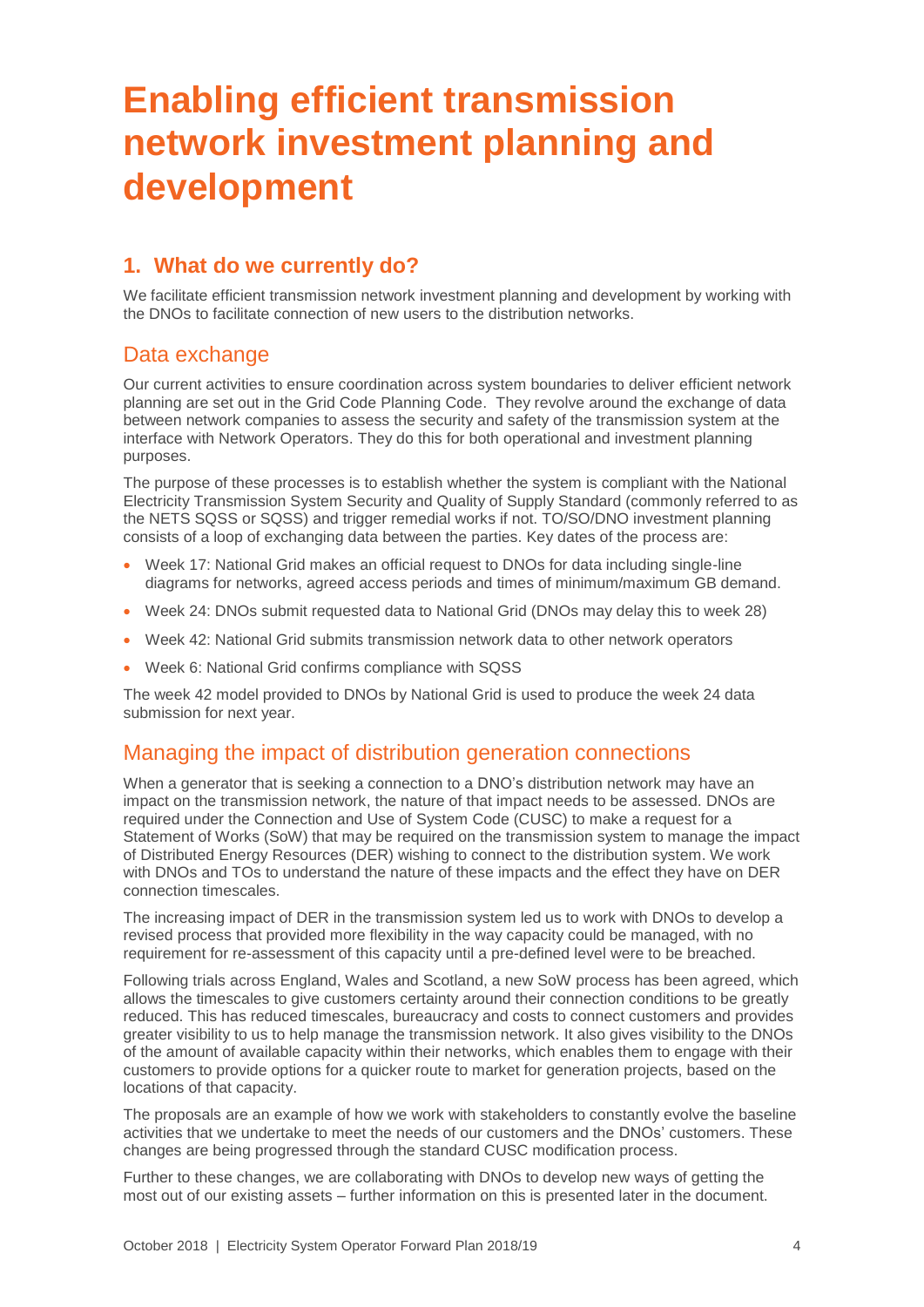#### **2. How are we seeking to unlock vale for consumers in the way we plan and develop the transmission network?**

#### Regional Development Programmes

The transmission network was built for bulk power transfer from generation centres (often based around coalfields and gas entry points) over distance to demand centres (typically large urban conurbations). The changing generation and load patterns, including the displacement of large synchronous generators by smaller asynchronous renewable generation, such as wind and solar, present us with a range of new regional challenges:

- Large-scale renewable generation tends to be located at network extremities, and therefore remote from demand centres;
- The smaller renewable generation tends to connect at distribution voltages;
- The changing pattern of power flows that results from this affects voltage performance, with a tendency for voltages to drift to higher levels unless controlled;
- At times of high wind/solar output, we are seeing power export from distribution networks onto the transmission network, which can create or exacerbate power flow constraints; and
- As a consequence, the traditional approach of actively managing voltage levels and power flows using transmission-connected resources, with relatively small scale action needed on the distribution networks, is becoming more challenging.

To address these regional challenges requires us to develop new ways of working with DNOs; and new opportunities for DER to provide services to help manage transmission network issues. A key way of doing this is via our Regional Development Programmes (RDPs).

Regional Development Programmes provide detailed analysis of the whole electricity system covering areas of the transmission and distribution networks with large amounts of Distributed Energy Resources (DER). As a consequence they also cover associated known network interface issues.

Using detailed 'wholesystem' analysis, we collaborate with DNOs to innovate and push the boundaries of current thinking, with a "design by doing" approach to resolving issues investigating more active distribution system operator-type solutions and informing thinking for the Distribution System Operator (DSO) debate.

Our first two RDPs, covering the south-east coast of England (UK Power Networks) and southwest England (Western Power Distribution) have completed their design phases and have progressed during 2018 to delivery. In addition, we are now collaborating in two further RDPs in Dumfries & Galloway, Scotland (Scottish Power Energy Networks) and the West Midlands (Western Power Distribution).

#### Enhancing our data exchange and modelling approach

We regularly review our approach to managing the exchange of data between ourselves and other network companies to promote efficiency and minimise the need for queries and rework. However the structure of the process, and the detail of the data to be exchanged, is governed by Grid Code change governance which, whilst providing an appropriate level of rigour to the review of change proposals, invariably takes time to conclude.

Through our first two RDPs, we have collaborated with UK Power Networks and Western Power Distribution to enhance our network modelling, and the type of data we share to enable this; so that we can generate new insights into the behaviour of the networks on a whole electricity system basis.

This enhanced modelling allows us to better understand the performance of the networks under both steady-state and fault conditions, which in turn enables us to work with the DNOs to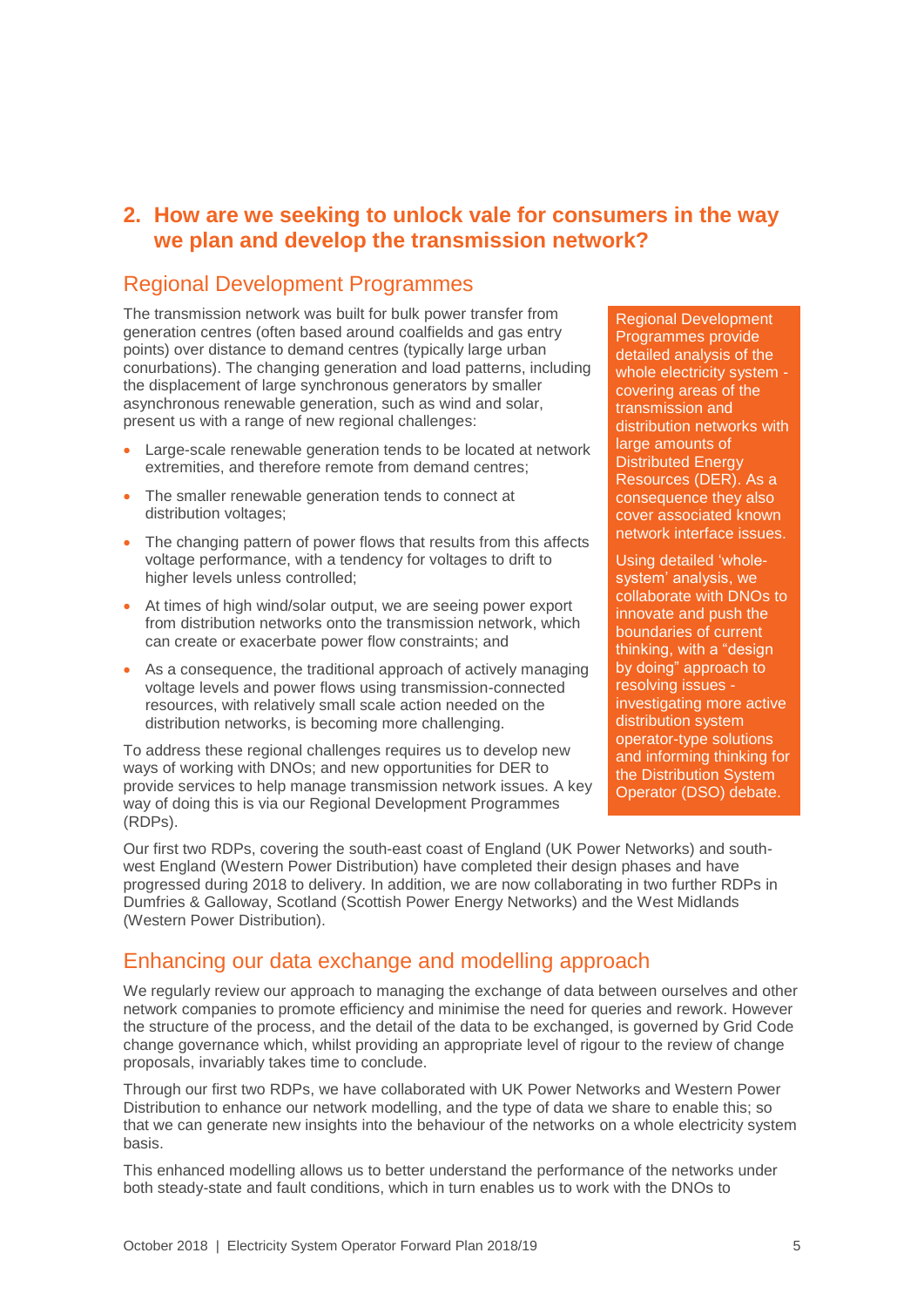maximise the use of existing assets across both transmission and distribution, for example by deploying distribution flexibility services in new ways.

The enhanced modelling approach also allows us to investigate asset-based solutions to transmission system issues on a whole electricity system basis – enabling us to identify where non-traditional solutions, such as those at distribution-level, might deliver best value for consumers.

Some of the work we are doing to coordinate across system boundaries to deliver efficient network development is investigating how distribution networks might be able to provide efficient means of managing high volts on the transmission network. This has strong links to the work we are undertaking under Principle 7, which looks at how we facilitate timely, efficient and competitive network investments. To enable us to provide a clearer picture of all our activities in this area, we have moved those activities initially listed in our Forward Plan under Principle 5 so that they now sit within Principle 7. Further information on these activities can be found in the appendix to this document.

#### Enhancing the way we facilitate DER connections

The efficiencies brought about by the new SoW process need to be supported an effective means of utilising distribution-connected flexibility to manage consequential transmission network flows in real-time, so that we can maximise the availability of existing asset capabilities for further DER connections. Our current approach to procurement of transmission constraint management services does not fully recognise the challenges faced by smaller embedded resources in providing them, so we are collaborating with DNOs to review and implement changes that deliver the necessary technical and commercial approach to optimise the use of flexibility.

- From a technical perspective, we need to ensure sufficient visibility and controllability of DER output to ensure we can continue to operate the system within its capabilities. We are working with our RDP partners to update the Bilateral Connection Agreements we have with them to place proportionate requirements on DER to achieve this;
- We also need to develop the capability to understand the impact the distribution networks might have on DER service delivery – for example we need to collectively manage the risk that instructions given to DER to manage transmission constraints are subsequently undone by schemes that manage DER access to distribution networks; and
- From a commercial perspective, we need to develop our existing transmission constraint management service so that it enables proportionate participation from DER. We are working with our RDP partners to establish the necessary provisions, before socialising these more broadly.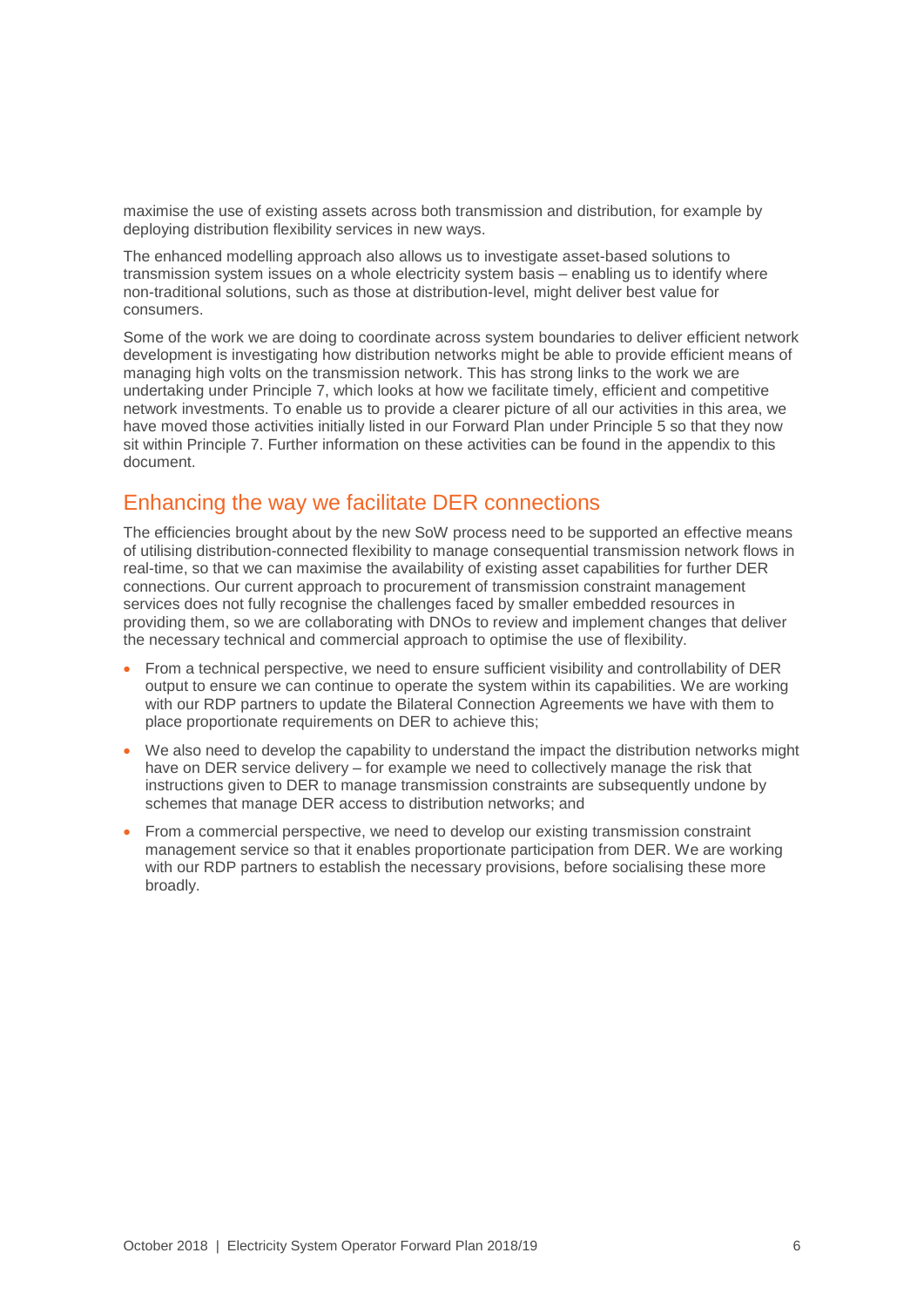| <b>Outcome</b>                                                                                      | 2018/19 Deliverables                                                                                                                                                                                                                                                |  |
|-----------------------------------------------------------------------------------------------------|---------------------------------------------------------------------------------------------------------------------------------------------------------------------------------------------------------------------------------------------------------------------|--|
| Improve our cross-industry<br>collaboration for whole<br>system network planning<br>and development | Publication of the Western Power Distribution and UK Power<br>Networks Regional Development Programme Learnings (Q1)                                                                                                                                                |  |
|                                                                                                     | Begin two new RDPs by publishing a bespoke work plan for each<br>region $(Q3)$                                                                                                                                                                                      |  |
|                                                                                                     | Facilitate unlocking of further DER connections through:<br>$\bullet$                                                                                                                                                                                               |  |
|                                                                                                     | Implementation of innovative connections contracts that<br>support the roll-out of revised Statement of Works processes<br>on a national basis and the ability for DER to provide<br>transmission constraint management services in our in-flight<br>RDP areas (Q3) |  |
|                                                                                                     | Implementation of new commercial contracts to allow DER to<br>participate in the provision of transmission constraint<br>management services in our in-flight RDP areas (Q3)                                                                                        |  |
|                                                                                                     | Implementation of enhanced systems and ways of working<br>between transmission and distribution to support provision of<br>transmission services by DER (Q3)                                                                                                        |  |

#### Summary of this year's deliverables to support our aims under Principle 5.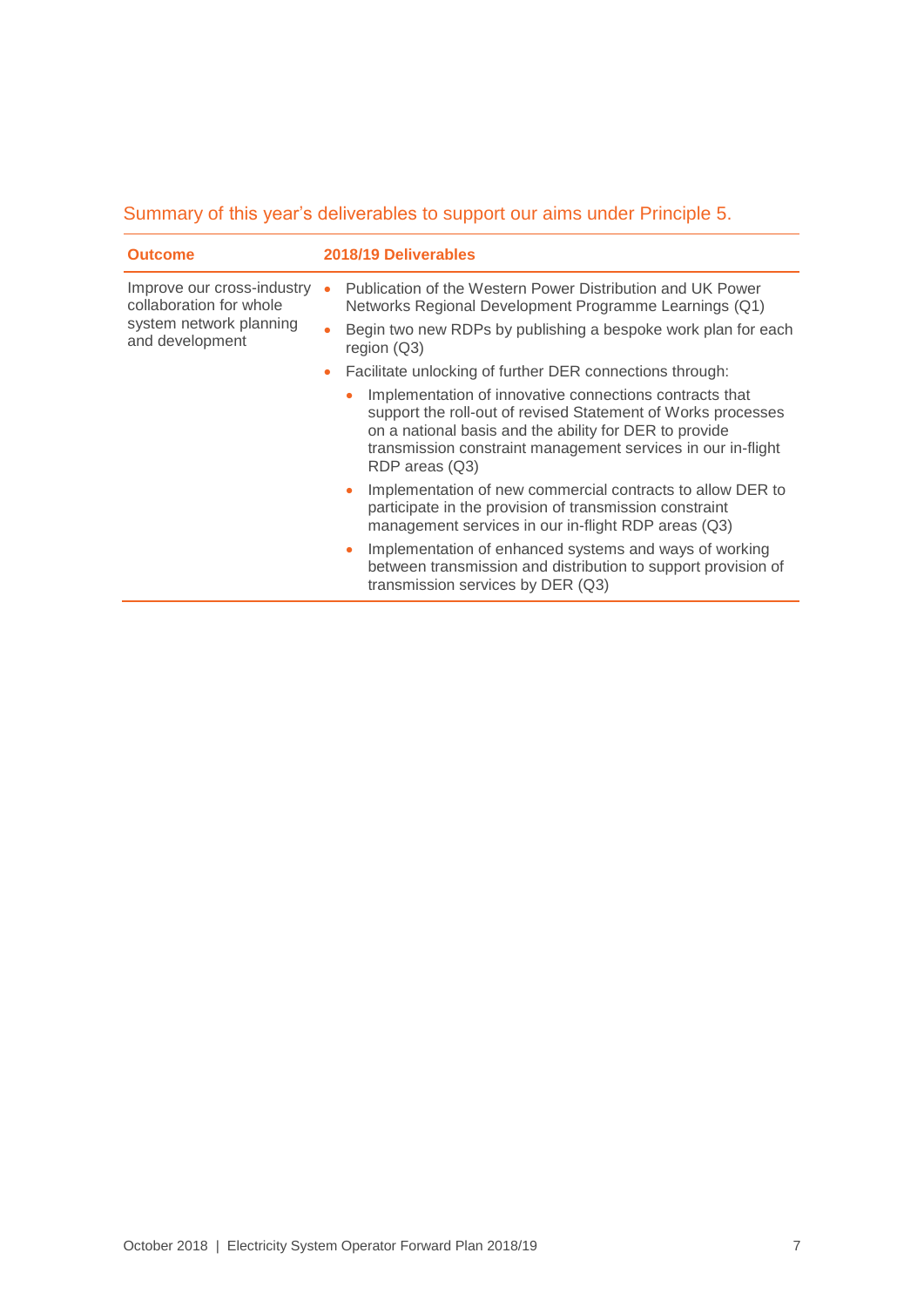### **3. Delivering Value in 2018/19**

#### Rolling out further Regional Development Programmes

To tackle further regional challenges on a whole electricity system basis, we will be establishing further RDPs during 2018/19. In general terms the aims of these RDPs will be to better enable delivery of decarbonisation and decentralisation objectives, such as enabling further low carbon DER connections in shorter timescales than would be facilitated were assets required to be built. However, the challenges to enabling those objectives are expected to be different from those covered by our first two RDPs.

The ability of these further RDPs to deliver value within the remainder of the 2018/19 scheme year is likely to be fairly limited; however we would expect the work done within their scope to be tackled in a way that supports the broader delivery of strategic policy objectives. Further details will be contained within specific work plans for the further RDPs

#### Unlocking Further Connection Capacity for DER

To meet the regional challenge around unlocking further connection capacity for DER, we want to encourage more distribution-connected parties to participate in the provision of transmission constraint management services. By having visibility of their output, and the ability to vary it by instruction, they have the potential to provide Constraint Management Services and we can use them to facilitate further connection of distributed energy resources. So, we are broadening the scope of our thermal transmission constraint services to allow DER to more easily take part.

The immediate value that this approach will unlock is to facilitate the ongoing roll-out of low carbon energy resources at distribution voltages whilst maintaining security of supply, whilst also promoting further competition in the provision of transmission constraint management services. Broadening the pool of providers of transmission constraint management services will help to ensure efficient ongoing management of costs and will facilitate DER connections more quickly, as it is expected to defer the need to build assets to reinforce the networks in the quest to enable the same.

In the longer term the additional flexibility that these resources offer can be harnessed through transmission markets for balancing services and emerging distribution markets to support the DSO transition - the visibility and controllability of DER output should provide additional capabilities that DNOs could seek to harness for more active management of their distribution networks.

#### **4. Performance Metrics**

We will be able to demonstrate a contribution to the realisation of consumer benefit through improvements in the following metric:

13: 'Whole system, unlocking cross-boundary solutions' – the capacity of DER connected within specific constrained network areas as a result of the RDP approach to unlocking DER connection capacity. This will demonstrate that the RDP approach has successfully delivered the environment within which further distribution connection capacity can be unlocked.

#### **5. Stakeholder Sentiment**

#### Currently:

Work within this principle is heavily focused on DNOs, although connectees to distribution networks will also have a keen interest in the work. In general, Stakeholders have told us that whole electricity system is a key topic for our engagement and they are interested in our views and thought leadership. We need to better articulate our views on whole electricity system and how we need to work with all stakeholders to deliver successful outcomes that deliver benefit for consumers.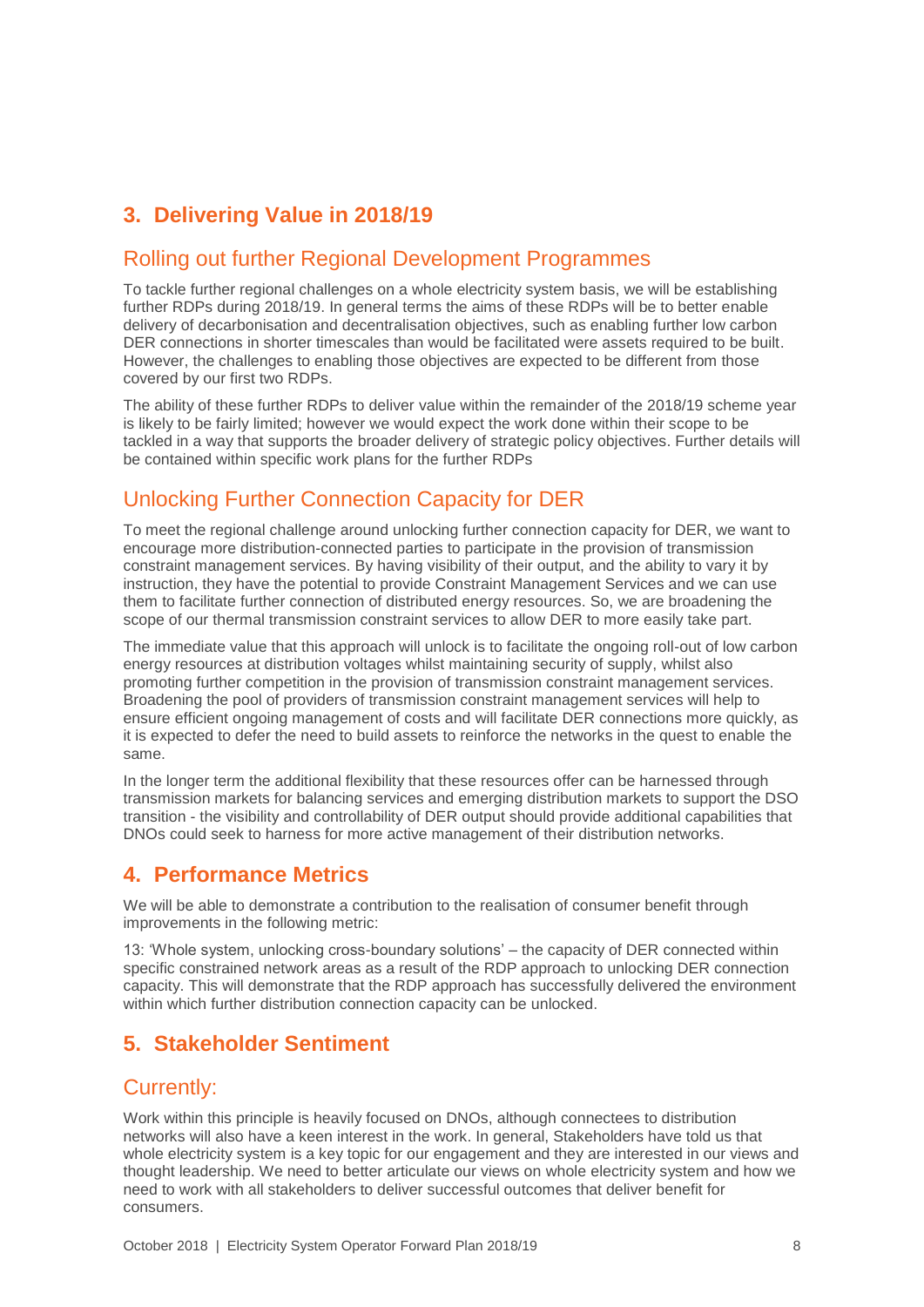From a DNO perspective, we have had feedback via the Open Networks project that they would like us to be more transparent regarding work we are doing, and to ensure Open Networks is appropriately involved where relevant. We have acknowledged this and already taken steps to address concerns, for example through the launch on 12th July 2018 of our 'Facilitating Whole Electricity System Outcomes' paper, with an associated blog<sup>1</sup> published on 3rd October 2018. We also remain keen to see reciprocal activity in this regard.

#### End-of-year goal:

We want stakeholders to understand and support the ESO role in developing whole system outcomes and welcome the value we add. We want them to be happy with how we have collaborated with them in our development of processes to allow significant progress towards realising a whole electricity system approach in this area. We want them to be happy with the role we are playing to facilitate collaboration across the transmission-distribution boundary, including our contribution to the ENA Open Networks Project. We want them to be satisfied that our activities in this area are creating a level playing field for different types of solution and will drive outcomes that deliver the best value for consumers.

-

<sup>1</sup> <https://www.nationalgrideso.com/news/shaping-whole-electricity-system-future>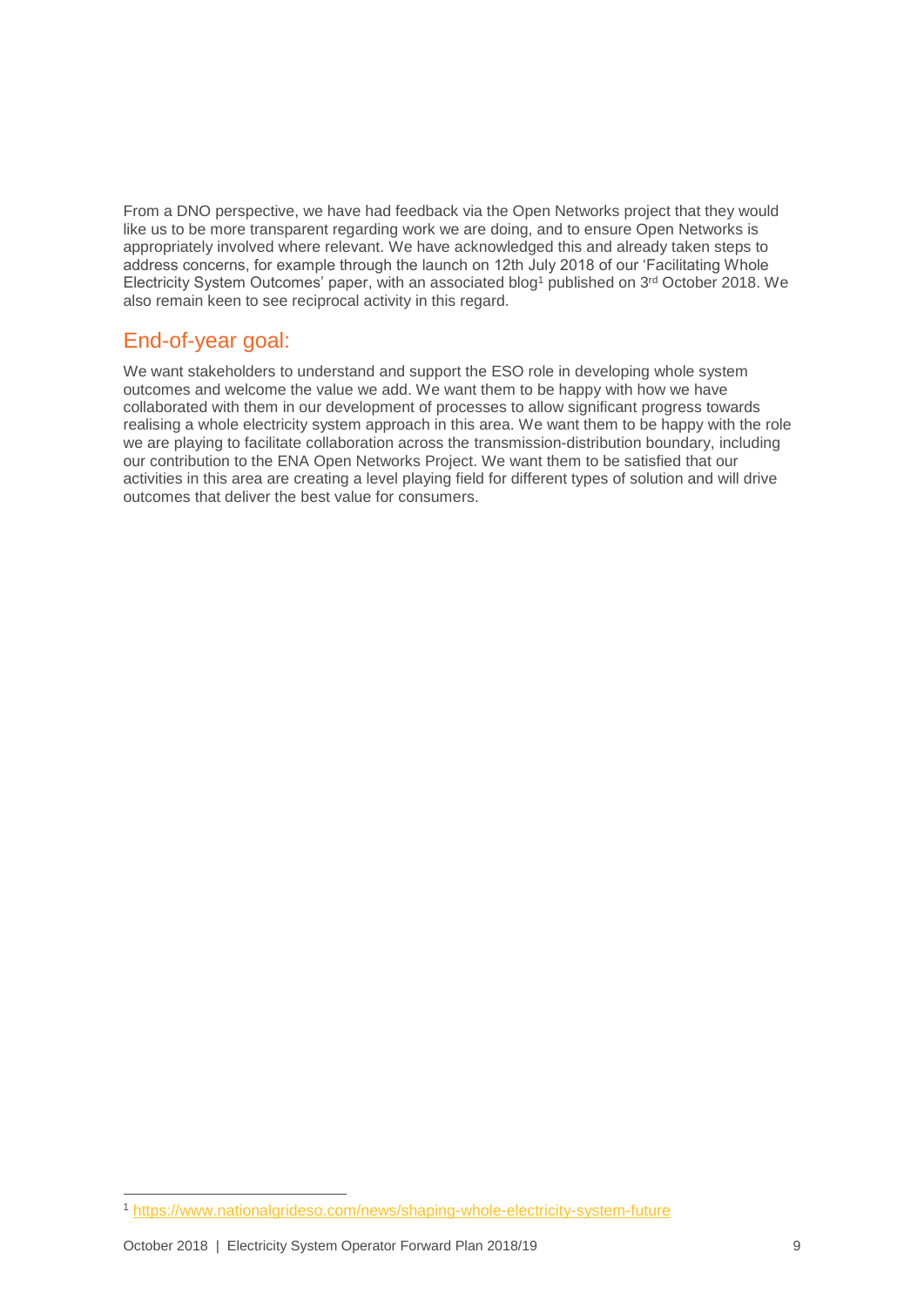<span id="page-10-0"></span>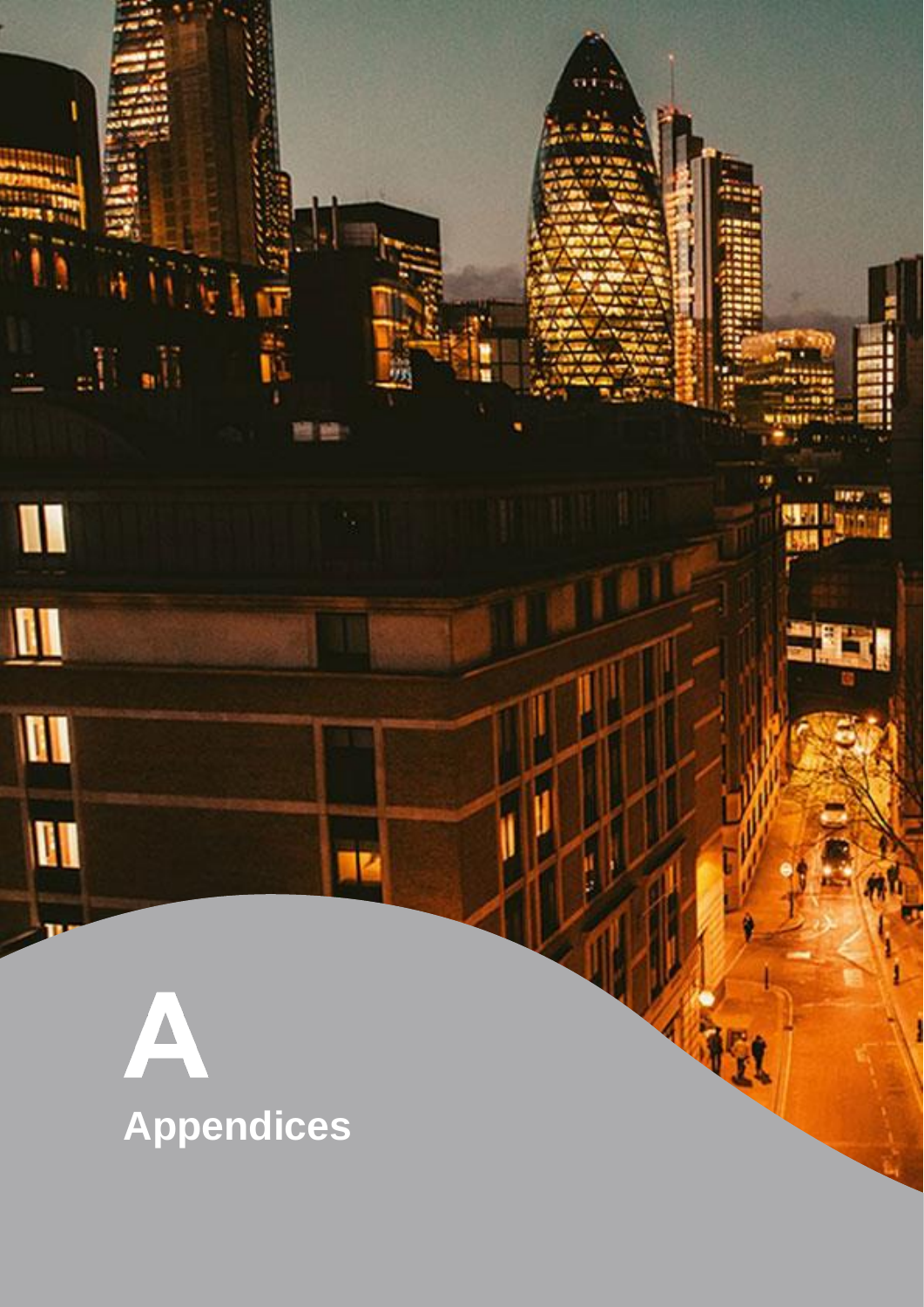## <span id="page-11-0"></span>**Appendix 1: Content Moved from Principle 5 to Principle 7**

The following content has been moved from within Principle 5 to Principle 7 (Facilitate timely, efficient and competitive network investments). It is felt that, given that the work is a key enabler for the Network Development Roadmap set out under P7, , it represents a better fit with the rest of that principle.

#### **1. What do we currently do?**

#### **Supporting efficient development and investment in the transmission network through the Electricity Ten Year Statement (ETYS) and Network Options Assessment (NOA) processes**

For transmission, network development is currently achieved through the ETYS and NOA processes. We identify and publish future transmission system needs, invite options from Transmission Owners to meet those needs, then deliver a recommendation for each boundary about whether to invest to enhance capability, or to manage constraints by adjusting generation output and demand consumption. The process includes analysis of both onshore and offshore options to meet network needs, as well as an assessment of the level of cross-border interconnection that might provide optimal consumer benefit.

This process relies on efficient collation, management and modelling of transmission system data. It begins with our Future Energy Scenarios, the generation and demand patterns of which are applied geographically to understand the resulting power transfers across network boundaries. The capabilities of these boundaries stem from the Electricity Ten Year Statement process; and the assessment of power transfers gives an indication of which boundaries require reinforcement. Options for reinforcement are sought from TOs – these might involve enhancing existing asset capabilities or building new assets. Also, the TOs and the SO can propose 'reduced build' options which seek to utilise existing assets in innovative new ways; and the SO can propose non-assettype solutions, such as those involving intertrips or SMART technologies, seeking to minimise the need for further assets.

We assess these options by calculating the cost of constraints without the reinforcements; and then with the reinforcements, which are selected through a combination of engineering and economic assessment - balanced against the capital cost of those reinforcements. We identify those options and combinations of options that produce the best overall result – these options form the recommendations that are published in the NOA report each January.

Given future uncertainty when planning major transmission investments, the NOA process mitigates risk by finding the least regrets of options and repeating the process annually.

The current NOA methodology, agreed with Ofgem, does not explicitly seek whole-system solutions to transmission boundary problems, however National Grid's electricity transmission licence includes reference to the need to liaise with DNOs on possible distribution system solutions to transmission boundary capability enhancement. In our recently-published Network Development Roadmap , we set out our thoughts on how the NOA methodology may develop to address this issue.

#### **2. How are we seeking to unlock vale for consumers in the way we plan and develop the transmission network?**

#### **Meeting Regional Transmission System Needs – Pathfinding Projects to manage High Volts**

The changing electricity system has caused reactive power demand on the transmission network to evolve over time, with a trend towards an increasing requirement for the absorption of MVArs. Whilst we take what actions we can to optimise transmission system configuration and use of transmission-connected reactive compensation equipment, we also rely on reactive power from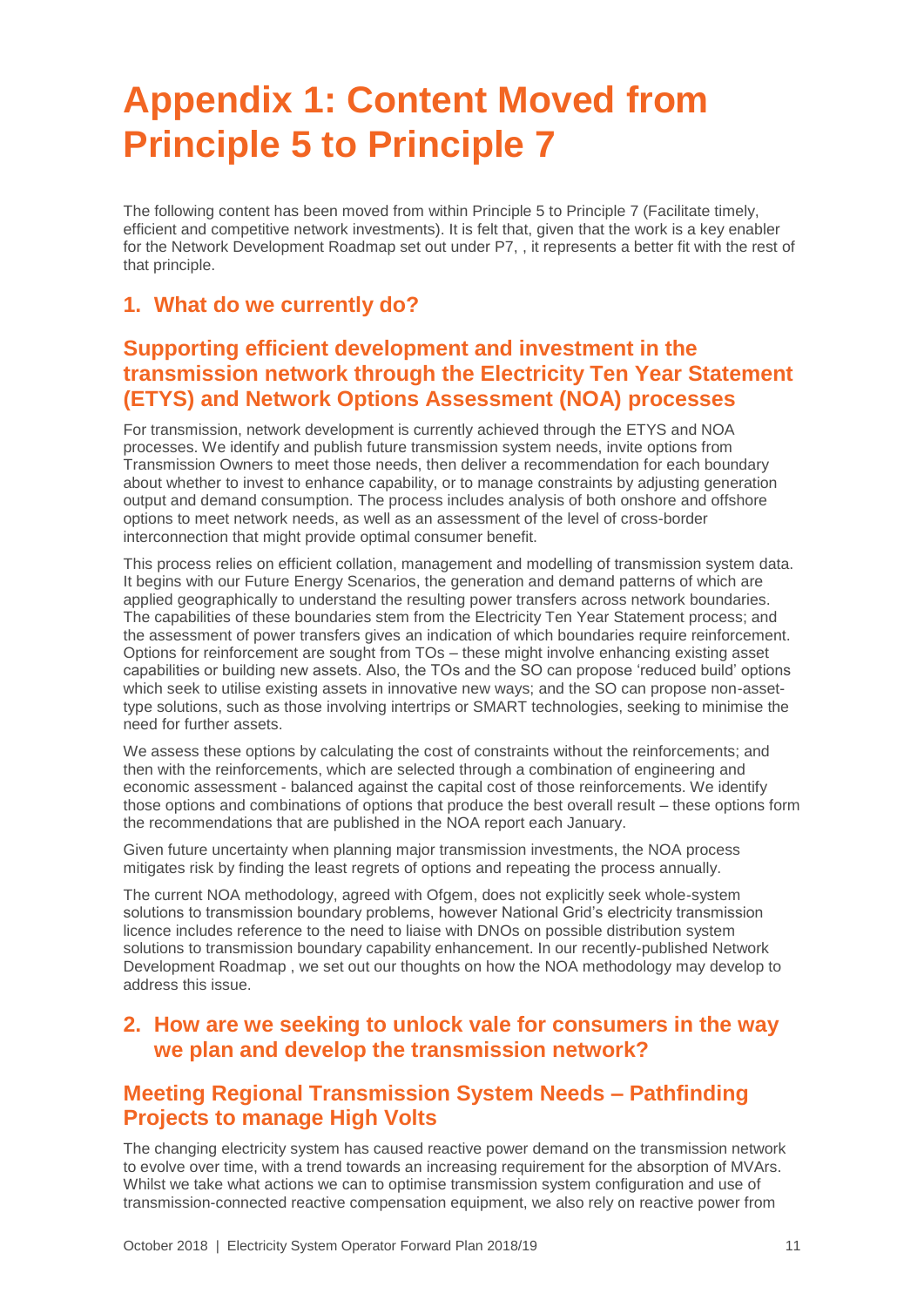generators - we currently spend £100m per annum on reactive power services from generation already running, and a further £50m in constrained areas for additional generation to run, so that it can provide such services.

The current NOA process is not designed to tackle regional challenges such as management of high volts. To unlock further value in this area, we will use pathfinding projects, a "learning by doing" approach to develop new regional approaches to meet these challenges, in part through the Open Networks project. These approaches will consider the costs and benefits of a broader range of transmission and distribution options for high-volts management, thereby enhancing the efficiency of the resulting recommendations.

Across the areas identified as potentially suitable for pathfinding projects, the spend on reactive power services in 17/18 for the management of voltage was around £30m. Through the development of robust whole-system processes, we aim to consider a wider range of asset and operability options across transmission and distribution, so that we can form a more complete view of the most economical solutions, to drive this spend down and deliver value for consumers.

To meet the regional challenges mentioned previously the pathfinding projects represent an integrated approach covering both transmission and distribution. The approach recognises the impact that embedded generation and distribution network configuration are a key driver behind this new system behaviour, and might therefore form part of the solution.

The first pathfinding projects cover areas where we are currently incurring significant spend on managing high volts; in some areas we see the potential for future non-compliance with criteria set out in the Security and Quality of Supply Standards, in others we are assessing whether going beyond those requirements will drive better outcomes for consumers. We are developing a NOAtype approach so that it can operate on a regional whole-system basis to consider what the most efficient approach to managing high volts might be in those areas.

Our pathfinding projects aim to develop new processes for a whole-system approach to meeting transmission system needs. We will need to develop processes and ways of working with a wider range of participants. Developing efficient whole-system processes for a broader assessment of options to meet transmission system needs will provide greater certainty that the most efficient options are being taken forward, for the ultimate benefit of consumers. Testing the pathfinding project approach for high-volts will generate learning to support a similar approach in future for other regional system issues.

| <b>Outcome</b>                                                                         | 2018/19 Deliverables                                                                                                                                                                                                                                                                                                                                                           |
|----------------------------------------------------------------------------------------|--------------------------------------------------------------------------------------------------------------------------------------------------------------------------------------------------------------------------------------------------------------------------------------------------------------------------------------------------------------------------------|
| Develop a whole-system<br>approach to meeting<br>regional transmission<br>system needs | Upgrade and develop the models we use in the NOA process to<br>$\bullet$<br>better accommodate the changing characteristics of the whole<br>electricity system, so that they can assess non-transmission<br>solutions to regional transmission system issues as part of the<br>high-volts pathfinding projects (Q3)                                                            |
|                                                                                        | Develop new ways of working with DNOs and other solution<br>providers to support development of the NOA methodology and<br>analysis $(Q4)$                                                                                                                                                                                                                                     |
|                                                                                        | • Publish the results of the NOA pathfinding projects; and a plan to<br>update the NOA methodology to incorporate lessons learnt (Q3)                                                                                                                                                                                                                                          |
|                                                                                        | Work with regulatory experts within the distribution and<br>$\bullet$<br>transmission network owners to develop a recommendation to<br>address any funding issues that arise from the NOA pathfinding<br>projects, so that blockers to the delivery of its recommendations<br>can be removed (aiming for Q4 for recommendation; delivery to<br>be linked to RIIO-2 timescales) |

#### Deliverables transferring from Principle 5 to Principle 7: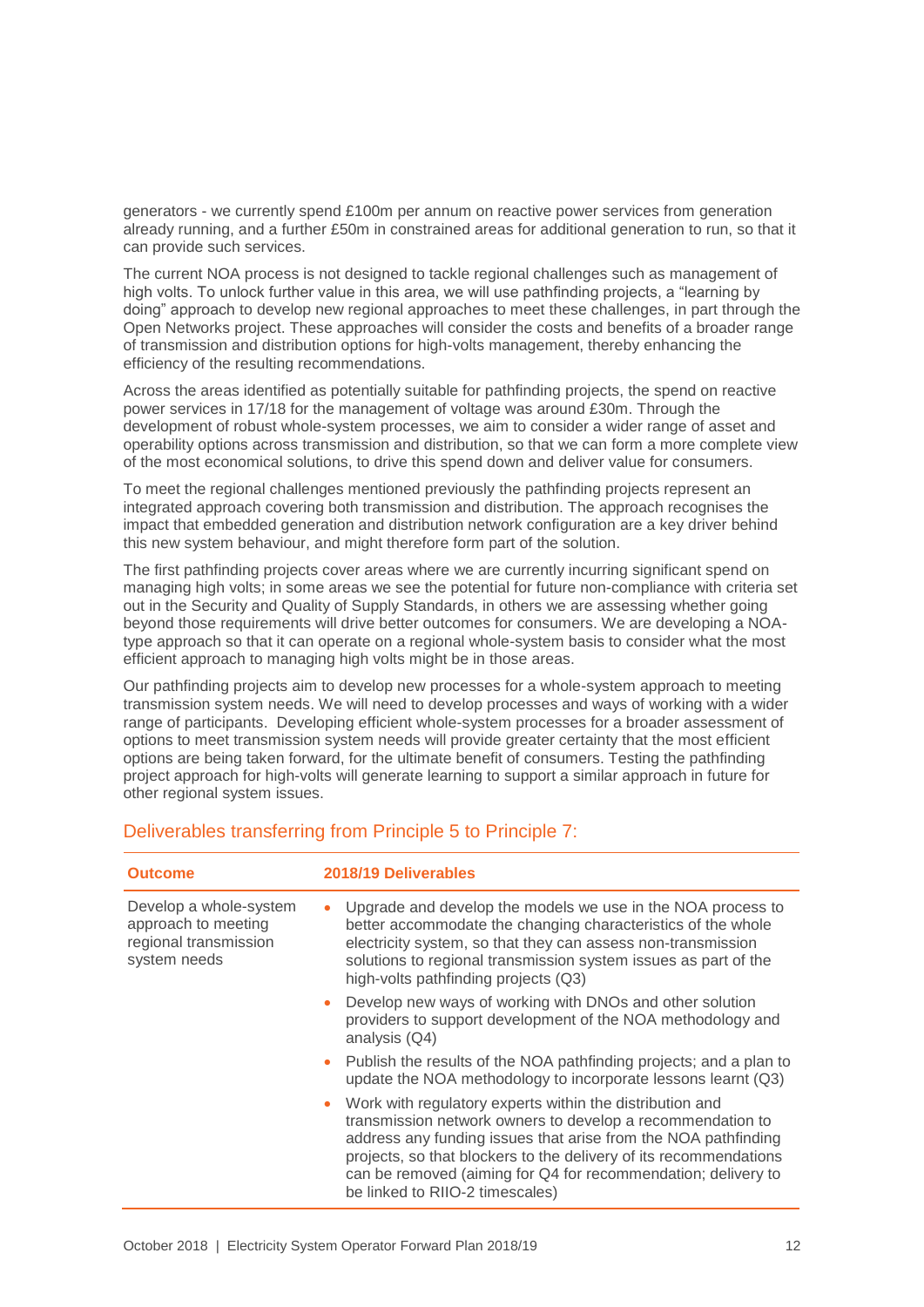#### **3. Performance Metrics**

We will be able to demonstrate a contribution to the realisation of consumer benefit through improvements in the following metrics:

12: 'Whole system optionality' – the number of credible distribution-led investment options and non-network options that are modelled in the Regional NOA CBA process, alongside traditional transmission-based options, to support transmission system needs. This will demonstrate that the process is accessible and understandable by the new parties.